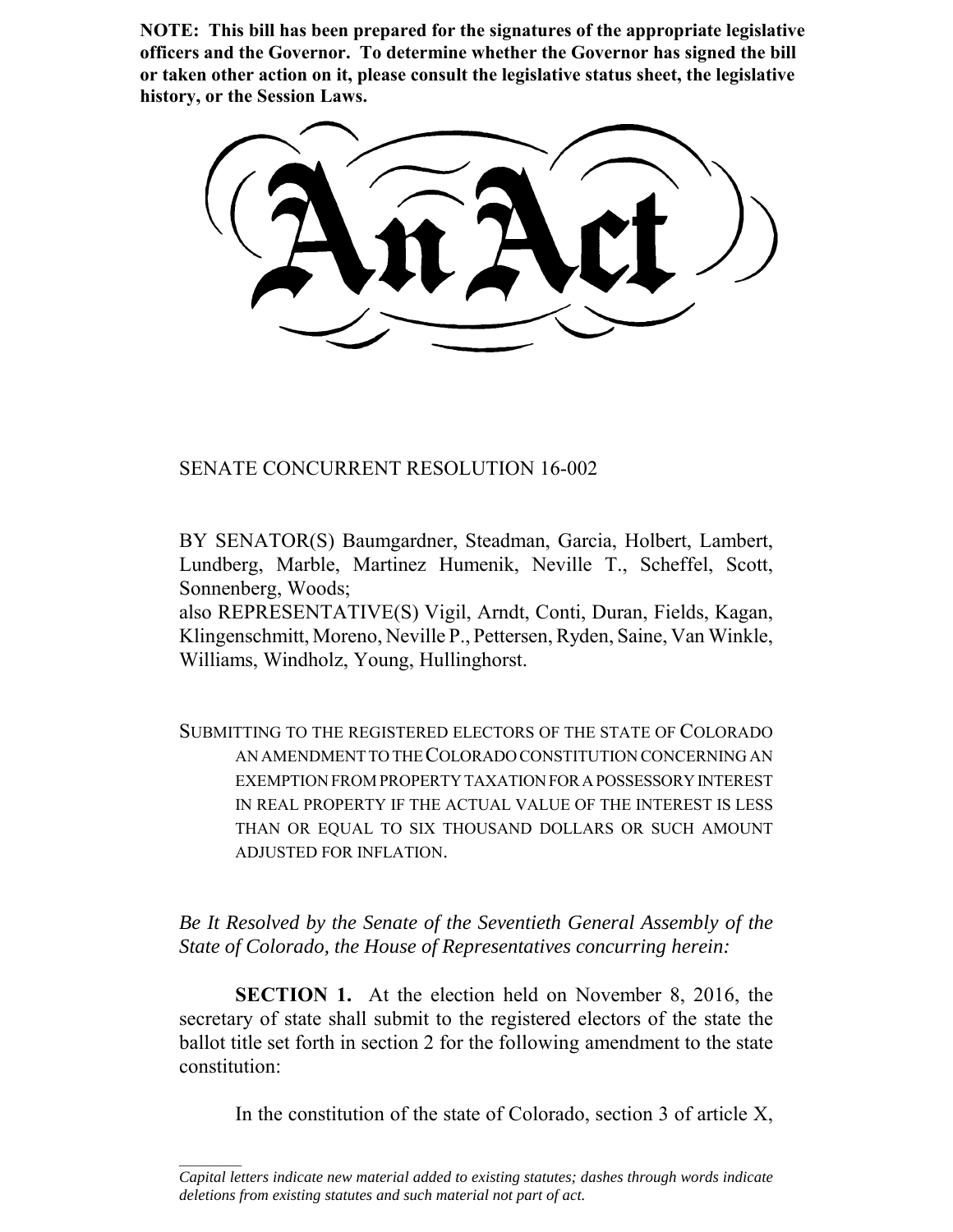**amend** (1) (b) as follows:

**Section 3. Uniform taxation - exemptions.** (1) (b) (I) Residential real property, which shall include all residential dwelling units and the land, as defined by law, on which such units are located, and mobile home parks, but shall not include hotels and motels, shall be valued for assessment at twenty-one percent of its actual value. For the property tax year commencing January 1, 1985, the general assembly shall determine the percentage of the aggregate statewide valuation for assessment which is attributable to residential real property. For each subsequent year, the general assembly shall again determine the percentage of the aggregate statewide valuation for assessment which is attributable to each class of taxable property, after adding in the increased valuation for assessment attributable to new construction and to increased volume of mineral and oil and gas production. For each year in which there is a change in the level of value used in determining actual value, the general assembly shall adjust the ratio of valuation for assessment for residential real property which is set forth in this paragraph (b) as is necessary to insure that the percentage of the aggregate statewide valuation for assessment which is attributable to residential real property shall remain the same as it was in the year immediately preceding the year in which such change occurs. Such adjusted ratio shall be the ratio of valuation for assessment for residential real property for those years for which such new level of value is used. In determining the adjustment to be made in the ratio of valuation for assessment for residential real property, the aggregate statewide valuation for assessment that is attributable to residential real property shall be calculated as if the full actual value of all owner-occupied primary residences that are partially exempt from taxation pursuant to section 3.5 of this article was subject to taxation. All other taxable property shall be valued for assessment at twenty-nine percent of its actual value. However, the valuation for assessment for producing mines, as defined by law, and lands or leaseholds producing oil or gas, as defined by law, shall be a portion of the actual annual or actual average annual production therefrom, based upon the value of the unprocessed material, according to procedures prescribed by law for different types of minerals. Non-producing unpatented mining claims, which are possessory interests in real property by virtue of leases from the United States of America, shall be exempt from property taxation. OTHER POSSESSORY INTERESTS IN REAL PROPERTY SHALL BE EXEMPT FROM PROPERTY TAXATION AS SPECIFIED IN SUBPARAGRAPH (II) OF THIS PARAGRAPH (b).

## PAGE 2-SENATE CONCURRENT RESOLUTION 16-002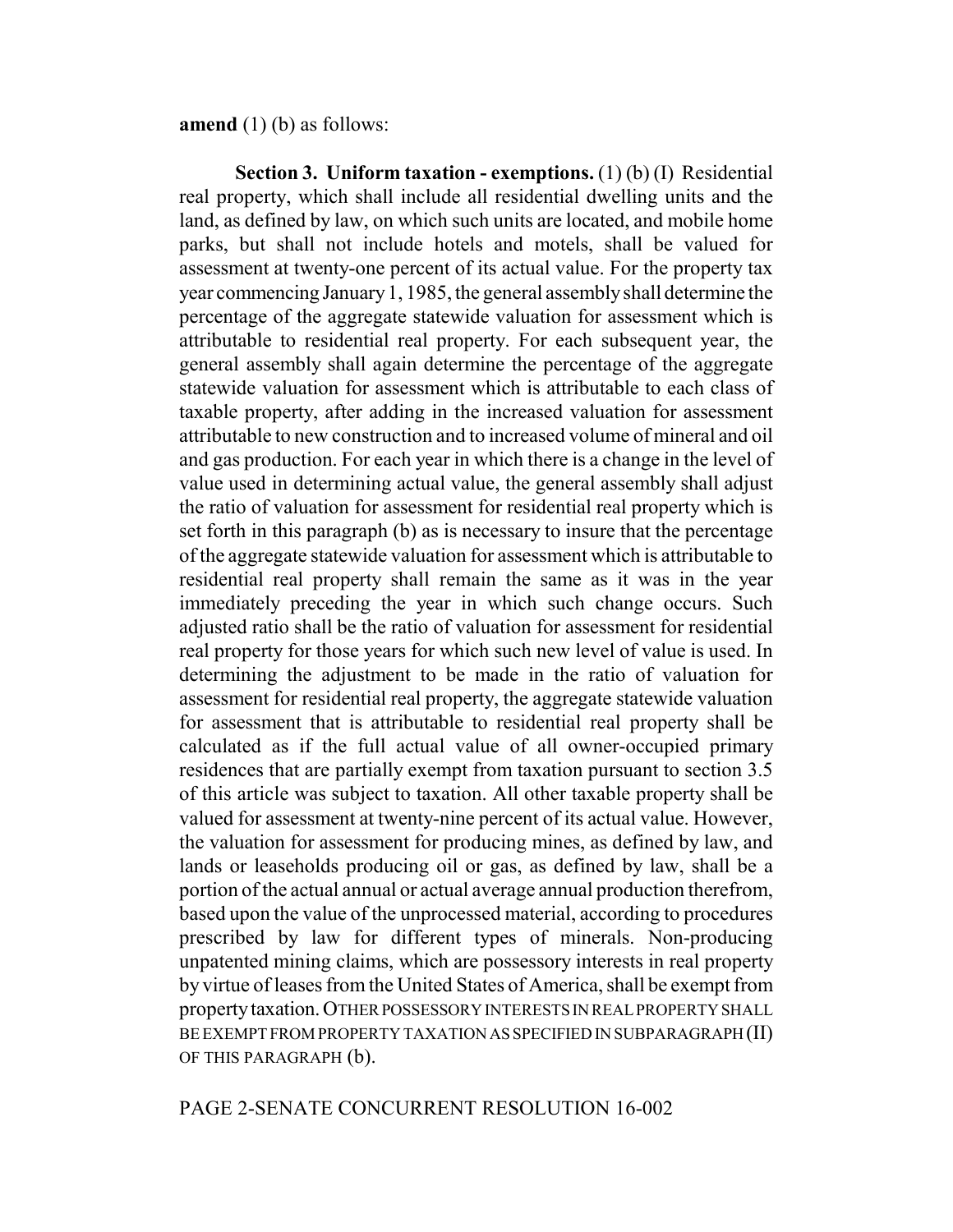(II) (A) FOR THE PROPERTY TAX YEAR COMMENCING ON JANUARY 1, 2018, A POSSESSORY INTEREST IN REAL PROPERTY SHALL BE EXEMPT FROM THE LEVY AND COLLECTION OF PROPERTY TAX IF THE ACTUAL VALUE OF SUCH POSSESSORY INTEREST IN REAL PROPERTY IS LESS THAN OR EQUAL TO SIX THOUSAND DOLLARS.

(B) FOR PROPERTY TAX YEARS COMMENCING ON OR AFTER JANUARY 1, 2019, A POSSESSORY INTEREST IN REAL PROPERTY SHALL BE EXEMPT FROM THE LEVY AND COLLECTION OF PROPERTY TAX IF THE ACTUAL VALUE OF SUCH POSSESSORY INTEREST IN REAL PROPERTY IS LESS THAN OR EQUAL TO SIX THOUSAND DOLLARS ADJUSTED BIENNIALLY TO ACCOUNT FOR INFLATION AS DEFINED IN SECTION  $20(2)$  (f) OF ARTICLE X OF THIS CONSTITUTION. ON OR BEFORE NOVEMBER 1, 2018, AND ON OR BEFORE NOVEMBER 1 OF EACH EVEN-NUMBERED YEAR THEREAFTER, THE PROPERTY TAX ADMINISTRATOR SHALL CALCULATE THE AMOUNT OF THE EXEMPTION FOR THE NEXT TWO-YEAR CYCLE USING INFLATION FOR THE PRIOR TWO CALENDAR YEARS AS OF THE DATE OF THE CALCULATION. THE ADJUSTED EXEMPTION SHALL BE ROUNDED UPWARD TO THE NEAREST ONE-HUNDRED-DOLLAR INCREMENT.THE ADMINISTRATOR SHALL CERTIFY THE AMOUNT OF THE EXEMPTION FOR THE NEXT TWO-YEAR CYCLE AND PUBLISH THE AMOUNT IN A MANNER PROVIDED BY LAW.

**SECTION 2.** Each elector voting at the election may cast a vote either "Yes/For" or "No/Against" on the following ballot title: "Shall there be an amendment to the Colorado constitution concerning an exemption from property taxation for a possessory interest in real property if the actual value of the interest is less than or equal to six thousand dollars or such amount adjusted for inflation?"